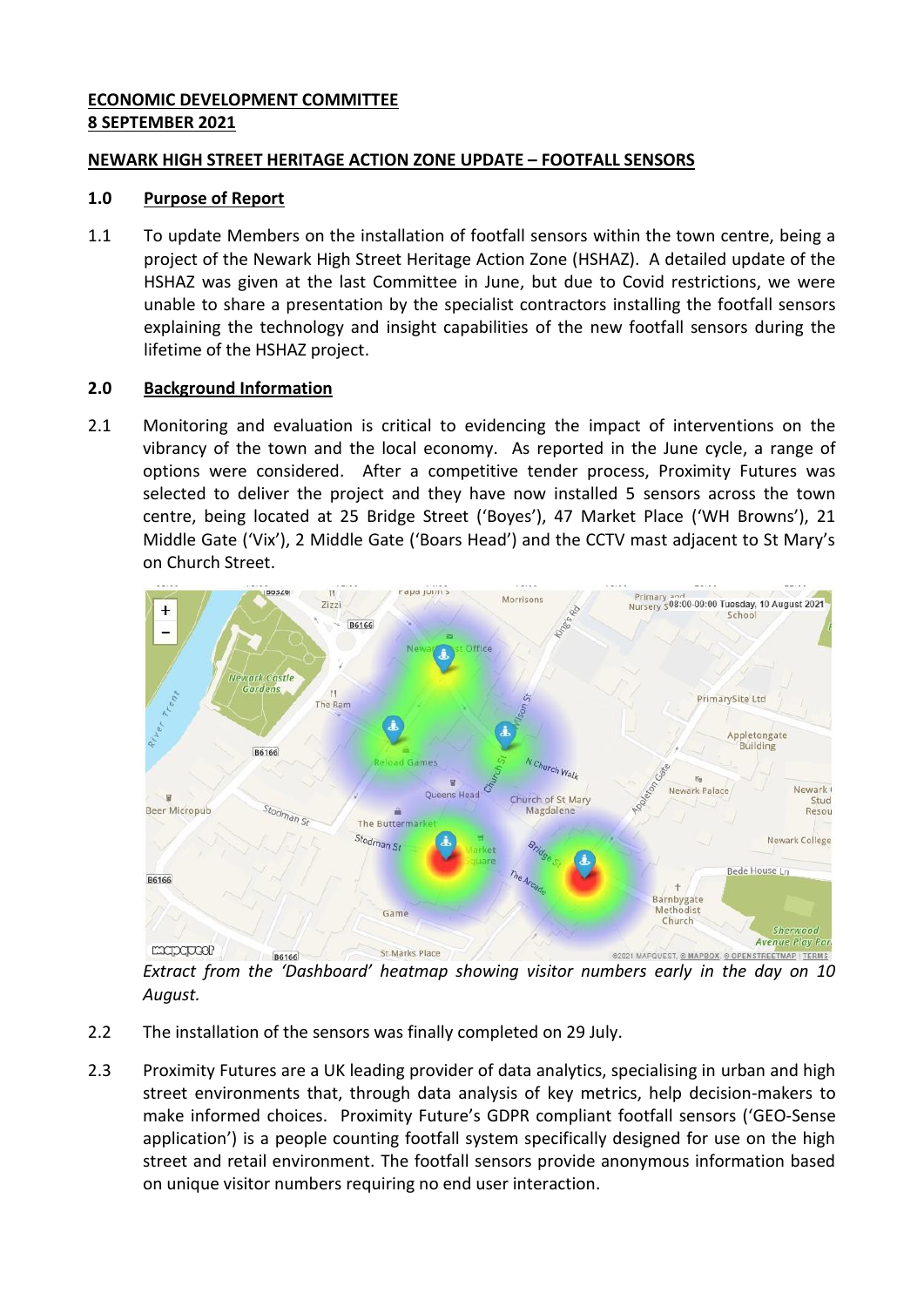2.4 Dedicated sensors gather anonymised data providing information on unique visitor counts. Proximity are able to provide enhanced reports with accurate visitor numbers, dwell time, visitor movements and frequency of visits. Newark & Sherwood District Council can access the anonymous data to gather insights on visitor behaviour, identifying areas of high and low footfall providing quantitative insights for future activities.

# **3.0 Proposals**

3.1 For the Committee to note progress on the Newark High Street Heritage Action Zone and the role and function of footfall data collection within the town centre following a presentation by the providers.

## **4.0 Equalities Implications**

4.1 The Programme Design for the HSHAZ will need to ensure that there is equality of opportunity and that no individuals or groups are disadvantaged or discriminated against because of race, sex, disability, religion or belief, sexual orientation, gender reassignment, maternity and pregnancy, marriage or civil partnership, age, or social inequality.

## **5.0 Digital Implications**

5.1 There are no direct implications for ICT. Council officers have been given training on how to access the dashboard which summarises visitor numbers and movement patterns (this is remotely hosted by Proximity Futures).

### **6.0 Financial Implications FIN21-22-3351**

6.1 The HSHAZ Programme covers the period from now until March 2024. The overall project is now £562,000, of which the Council has allocated revenue budget for the agreed contribution of £125,000 over the period (Historic England's contribution is £287,000, with the remaining £150,000 coming from private sector contributions). The £12k uplift is additional monies form Historic England for the footfall sensor project, with no change to NSDC contributions. £25,148 has been received from HE but only £23,280.49 belongs to the period 2020-21, and some salary income of £1,867.51 had to be carried forward to 2021-22 as Receipts in Advance. A summary of the yearly spend profile is as follows:

|                          | Q4 2020/21 | 2021/22  | 2022/23  | 2023/24 | <b>TOTAL</b> |
|--------------------------|------------|----------|----------|---------|--------------|
| <b>HE Contribution</b>   | £23,280.49 | £116,158 | £99,045  | £46,751 | £287,000     |
| <b>NSDC Contribution</b> | £6,506.35  | £53,658  | £42,045  | £21,251 | £125,000     |
| <b>Private Sector</b>    | £0         | £80,000  | £65,000  | £5,000  | £150,000     |
| <b>Grand Total</b>       | £29,786.94 | £249,815 | £206,089 | £73,001 | £562,000     |

6.2 The schemes within the HAZ Programme are mostly revenue expenditure but any of the schemes that are deemed to be Capital expenditure, will need to be individually reported to Policy and Finance Committee to seek approval for the budget included in the capital Programme. These will be financed by a revenue contribution, HSHAZ funding and external grant, therefore there will be no additional revenue implications in relation to the proposed projects.